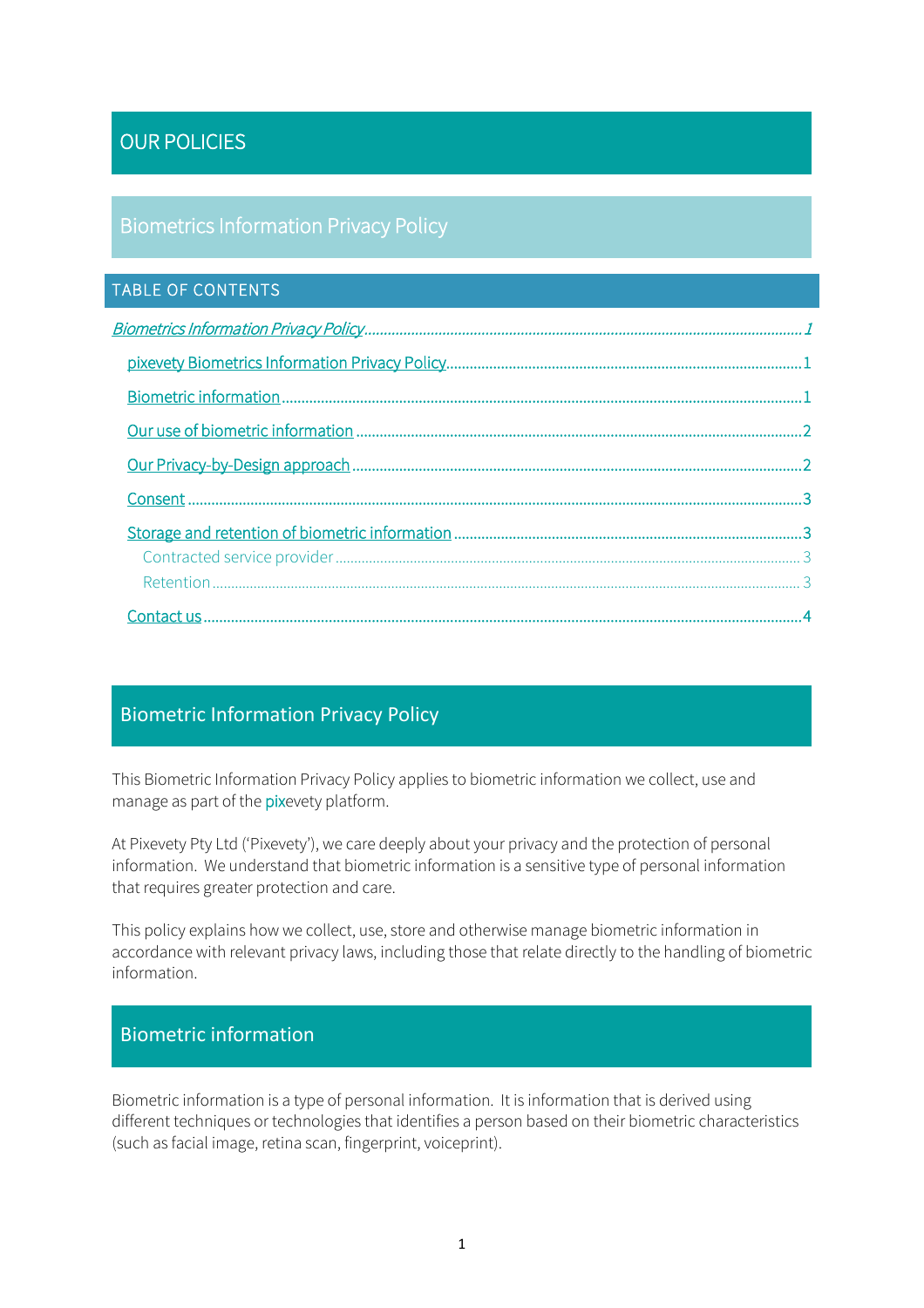Pixevety collects, stores, and uses biometric information derived from facial recognition technology. Where the facial recognition functionality is enabled, the pixevety platform uses one or more facial images of the person (such as a student ID photo) to identify the person where they are captured in other images within a specific gallery.

The facial recognition technology works as follows:

- 1. Ingests a known facial image of a person (e.g., a student ID photo)
- 2. Segments the facial image
- 3. Submits image segments
- 4. Conducts algorithmic measurements of key facial features
- 5. Translates these into an encrypted feature vector (not an identifiable image)
- 6. Store encrypted numerical face template for future comparison
- 7. Matches incoming feature vectors only within that specific gallery, and
- 8. Delivers result.

# Our Use of Biometric Information

We collect, store, and use biometric information derived from facial recognition to identify and tag people where they are captured in images in a gallery, for the following purposes:

- (a) To apply consent restrictions to images as part of our consent management module; and
- (b) To allow gallery owners and members to search and retrieve a person's images (where the person has provided consent for members to access their images).

Using facial recognition technology, the pixevety platform automatically identifies a person by matching a known feature vector of the person with other images that capture the same person within a gallery. In real time, the pixevety platform 'tags' that person in an image and automatically applies consent restrictions to the image based on who has been tagged in the photo. For example, all photos tagged with Johnny Smith will be marked as 'Not for Marketing Use'.

The pixevety platform also allows gallery owners (e.g., a school) and members (e.g., school families) to search and retrieve images where a person has been tagged. A gallery owner or member can only search for images within a specific gallery, where the gallery owner has provided access to those images (i.e., through access settings). A gallery member may or may not be able to search for a person based on their consent.

We will not use or disclose your biometric information for any other purpose unless we are legally required to do so (e.g., where a court order compels us to). We will never sell, trade, or lease your biometric information for any purpose.

# Our Privacy-by-Design Approach

Pixevety takes a Privacy by Design (PbD) approach when managing the privacy aspects of the platform. PbD is about ensuring that privacy and the protection of personal information is built into the design of a system or platform up front, as part of the foundational specifications, as opposed to being bolted-on at some later point in time.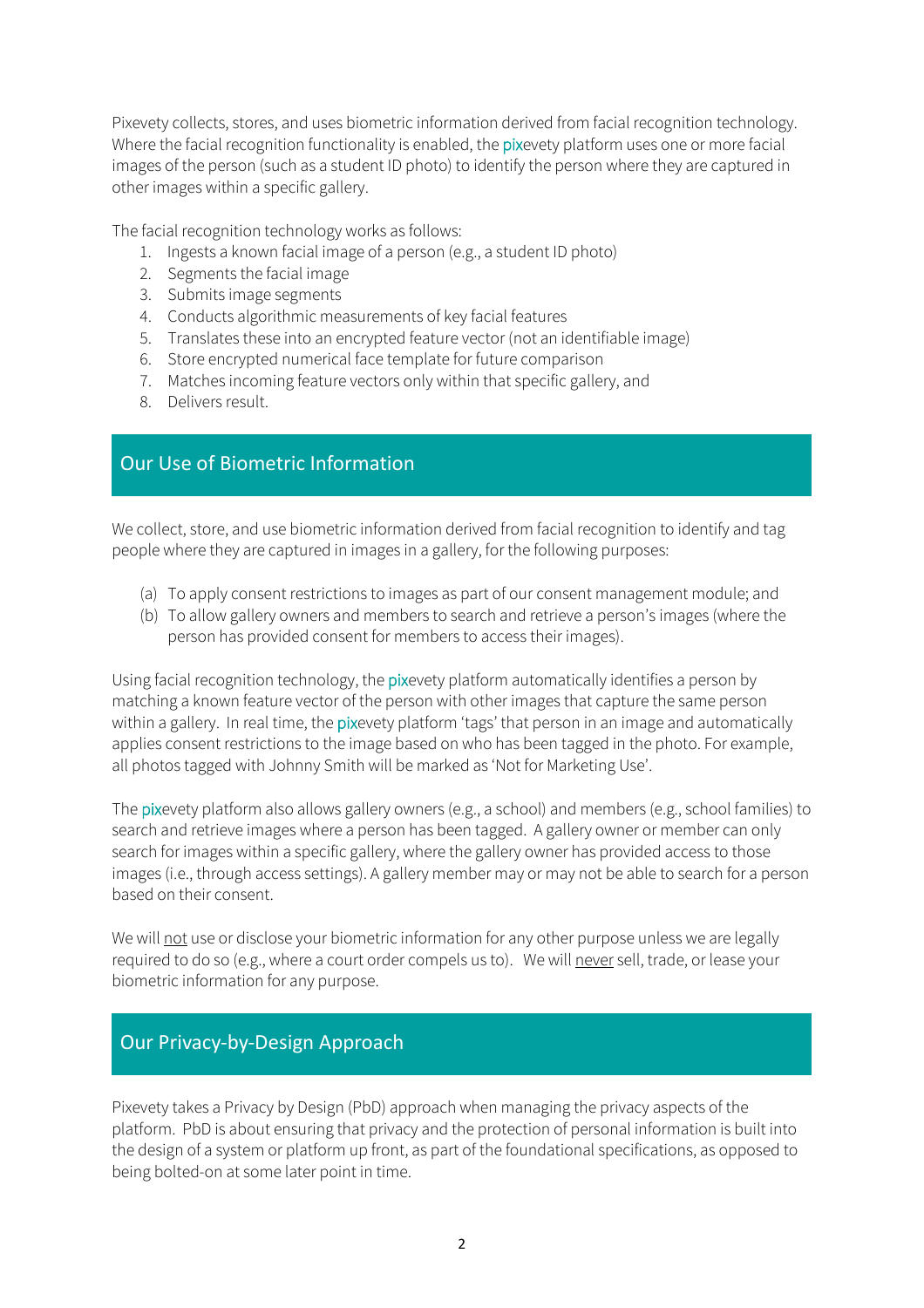The consent management module is a key Privacy by Design (PbD) feature of the pixevety platform. It is an active opt-in consent process for images, where a person can change or revoke their consent for the access and use of their images (e.g., whether a student's image can be published by a school to social media or can be searched for by other members).

Facial recognition technology allows for a customer (e.g., a school) to identify the images of a person (e.g., a student) in seconds and ensure that the person's image consent requirements can be acted upon quickly and reliably by the customer.

#### Consent

Depending on how you use the pixevety platform, Pixevety (or your school or sporting club) is required to:

- (a) inform you about the collection of biometric information, and
- (b) get your consent or permission before collecting your biometric information.

When the pixevety platform is used by an organisation (such as a school or sporting club) to manage images, Pixevety is considered a service provider to that organisation. In this scenario, the organisation is responsible for informing you of the collection and obtaining your consent before collecting your biometric information.

Where you use the pixevety platform as an individual user, Pixevety will inform you of the collection and ask for your consent prior to collecting your biometric information.

You are able to turn off the facial recognition functionality in your gallery settings at any time.

# Storage and Retention of Biometric Information

Pixevety takes care to store, transmit and protect biometric information from unauthorised access and disclosure, and from loss. We apply a high level of security controls to ensure biometric information is protected in the same manner as other personal information of a sensitive nature.

#### CONTRACTED SERVICE PROVIDER

We use a contracted service provider to provide our facial recognition functionality, who stores data, including biometric information, in the jurisdiction in which it was collected. The biometric information is encrypted and specific to each gallery. Our provider is not permitted to handle biometric information in any way other than as expressly required to provide the service.

#### **RETENTION**

Pixevety only keeps biometric information for as long as necessary to fulfil the purpose of identifying and tagging persons in images in order to (a) apply the person's consent restrictions to those images